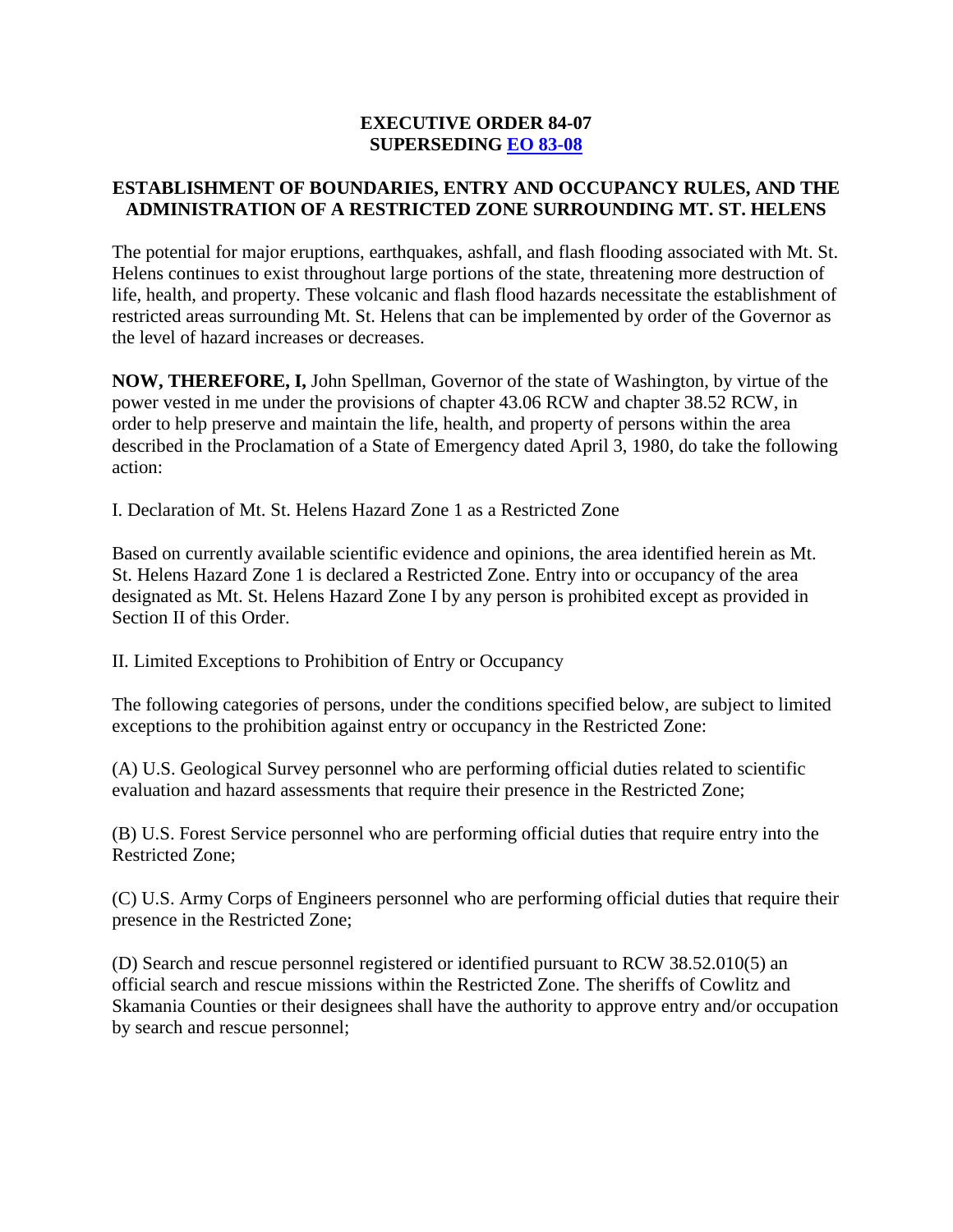(E) Federal, state, county, and local law-enforcement and firefighting personnel whose jurisdictions are within the Restricted Zone and who are on official business within the Restricted Zone;

(F) Federal, state, county, or local administrative personnel on official business within the Restricted Zone;

(G) Individual(s) who own and/or control real property, or personal property being used as a residence, and whose official permanent residence is within the Restricted Zone;

(H) Individual(s) with a legitimate business reason for being within the Restricted Zone, as determined by the Director, Department of Emergency Services, or his designee(s).

During especially dangerous episodes of volcanic activity, these exceptions may be further limited by the Director, Department of Emergency Services, or his designee(s).

Those persons excepted above shall abide by such administrative rules for entry and occupancy as may have been developed by the Department of Emergency Services and included in the Washington Administrative Code.

# III. Administration

Pursuant to RCW 38.52.050(3)(f), I hereby delegate to the Director, Department of Emergency Services, or his designee(s), the administrative authority vested in me by chapter 38.52 RCW.

Each individual given permission to enter and/or occupy the Restricted Zone shall obtain a special identification permit from the Washington State Department of Licensing prior to entry into that zone. That permit must be carried on his or her person at all times.

Prior to entry and/or occupation of the Restricted Zone, each individual shall be required to sign a "Waiver of Rights" form releasing and discharging the state of Washington and all its political subdivisions, and their officers or agents or employees, from all liability for any damages or losses incurred by that individual while within the Restricted Zone or as a result of entering or occupying that zone. The "Waiver of Rights" form shall be issued by the Washington State Department of Licensing.

All persons are advised of potential criminal penalties for violation of this Order, pursuant to RCW 43.06.220 and RCW 38.52.150.

#### IV. Description of Mt. St. Helens Hazard Zones

The following zones are established for the purpose of identifying boundaries within which restrictions by this Order are, or by subsequent orders may be, implemented as volcanic and/or flash flood hazards around Mt. St. Helens increase or decrease.

# **MT. ST. HELENS HAZARD ZONE 1**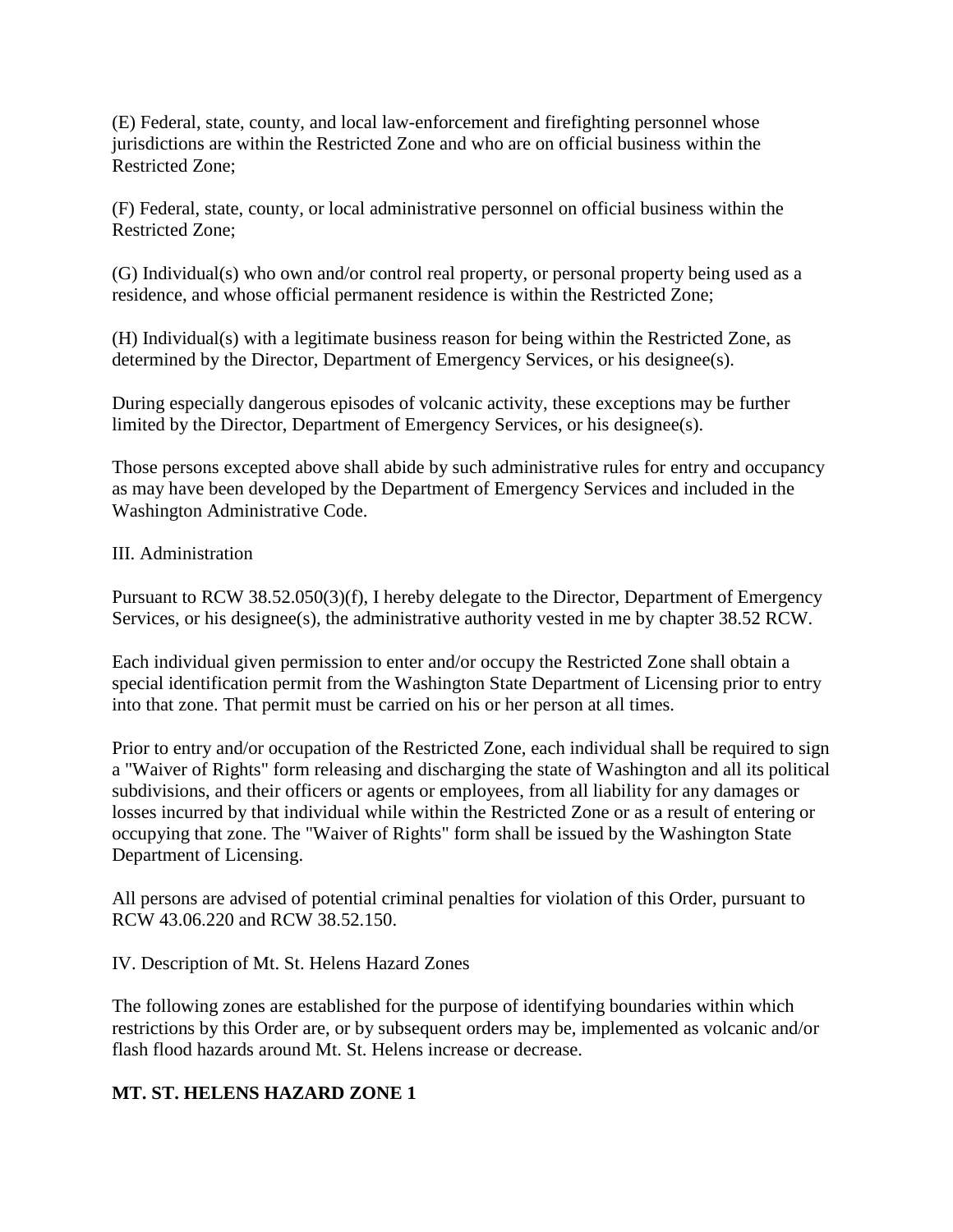#### Mt. St. Helens Hazard Zone 1 is described as follows:

Beginning at the southeast corner of the southwest 1/4 of the southeast 1/4 of Section 31, T 10N, R6E; thence west along the south line of Section 31 to the shoreline of Spirit.Lake in Section 6, T9N, R6E, thence westerly along the north shoreline of Spirit Lake to the intersection with the east section line of Section 3, T9N, R5E; thence 750 feet westerly along the shoreline to the intersection with a stream flowing from the west; thence westerly along said stream course to a saddle located in the northwest 1/4 of Section 10, T9N, R5E; thence southerly along the ridgeline to the ridgetop in the southwest 1/4 of Section 10, T9N, R5E; thence westerly along the ridgeline to the ridgetop in the southwest 1/4 of Section 9, T9N, R5E; thence westerly along the ridgeline to the ridgetop in the northwest 1/4 of Section 8, T9N, R5E; thence westerly to the ridgetop inthe southwest 1/4 of Section 7, T9N, R5E; thence westerly along said ridgetop to the Cowlitz-Skamania County line; thence south to the southeast corner of Section 12, T9N, R4E; thence northwesterlv to the west side of the Corps of Engineers Construction Camp, then northwest to the northwest corner of Section 2, T9N, R4E; thence north along the east line of Section 34, TION, R4E to the intersection with the south side of Weyerhaeuser 3540 Road; thence along the south side of the Weyerhaeuser 3540 Road to the south line of Section 27, T10N, ME; thence westerly along said section line to its intersection with the south side of Weyerhaeuser 3540 Road; thence westerly along said Weyerhaeuser 3540 Road to Elk Rock in Section 32, TION, R4E; thence along the west side of Weyerhaeuser 3540 Road to the south side of Weyerhaeuser 3346 Road; thence northwesterly along the south side of Weyerhaeuser 3346 Road in said Section 31 to its intersection with the Weyerhaeuser 3381 Road; thence westerly along the south side of said 3381 Road to its intersection with the Weyerhaeuser 3208 Road in Section 25, T10N, R3E; thence westerly along the south side of said Weyerhaeuser 3208 Road to its intersection with the Weyerhaeuser 3200 Road in Section 26, T10N, R3E; thence westerly along the south side of said Weyerhaeuser 3200 Road to its intersection with the Weyerhaeuser 3100 Road in Section 27, TION, R3E; thence northerly along the west side of said Weyerhaeuser 3100 Road to its intersection with the north line of section 27; T10N, R3E; thence westerly along the north line of sections 27 and 28 T10N R3E to the intersection with Hoffstadt Creek; thence westerly along the north bank of Hoffstadt Creek to the north highwater line of the impoundment of the Corps of Engineers' debris retaining structure (commonly known as the N-1 debris dam); thence westerly along the north high-water line to its intersection with the N-1 debris dam located in the north half of Section 29, T10N, R3E; thence southwesterly along the west fill base of the northerly segment of the N-1 debris dam to its intersection with the natural high ground; thence southwesterly to the north end of the west fill base of the southerly segment (main structure); thence southerly along said fill base to its intersection with the base of the high ground; thence westerly along the base of the hill to its intersection with the Weyerhaeuser 3001 Road; thence southerly and easterly along the east edge of the Weyerhaeuser 3001 Road to the intersection of Weyerhaeuser Roads 3001 and 3000 in the south half of Section 32, T10N, R3E; thence south and east along the north edge of Weyerhaeuser Road 3000 continuing to the point where Weyerhaeuser Road 3000 intersects with the north section line of Section 35, T9N, R4E; thence east along the north section lines of Section 35 and 36, T9N, R4E and Section 31, T9N, R5E to the intersection with Studebaker Creek on the north line of said Section 31, T9N, R5E; thence southerly along the westerly side of Studebaker Creek to the 4800 foot contour line of Mt. St Helens in Section 32, T9N, R5E; thence southerly and easterly and ;hen northerly along the 4800 foot contour line to its intersection with Smith Creek in Section 35, T9N, R5E; thence easterly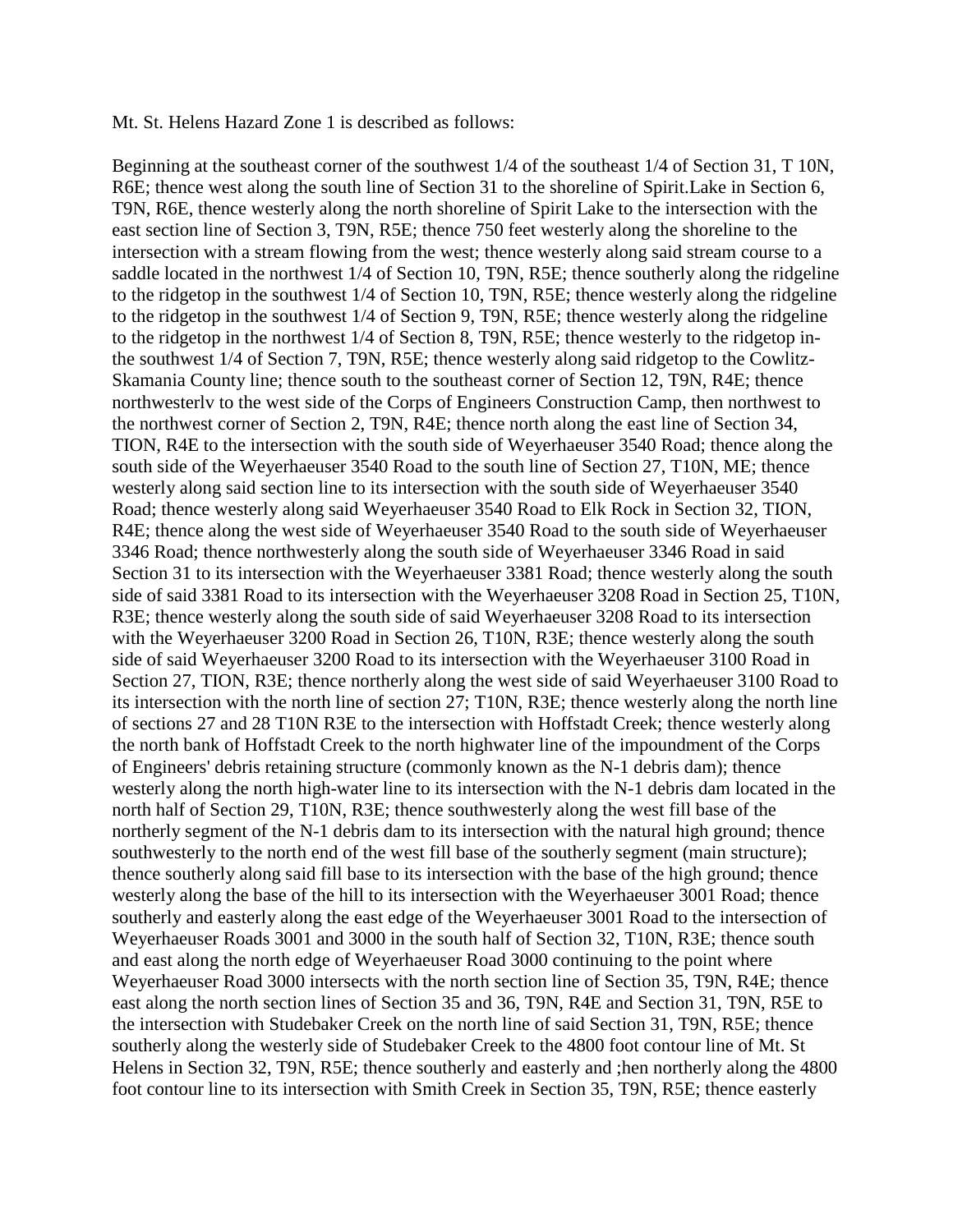along north side of Smith Creek to its intersection with an easterly flowing stream in Section 25, T9N, R5E; thence northwesterly along the stream to intersection with Forest Service Road 99 in Section 26, T9N, R5E; thence northerly along the west side of Road 99 to a ridgeline located in the southwest 1/4 of Section 7, T9N, R6E; thence northeasterly along ridgeline to the southeast corner of the southwest 1/4 of the southeast 1/4 of Section 31, T10N, R6E, Willamette Meridian, Skamania County, state of Washington and the point of beginning.

#### **MT. ST. HELENS HAZARD ZONE 2**

The Mt. St. Helens Hazard Zone 2 is described as follows:

Beginning on the southerly side of the Weyerhaeuser 2500 Road where it intersects the Gifford Pinchot National Forest Boundary on the east line of Section 36, T11N, R4E (Cowlitz/Skamania County lines); thence west along the southerly side of Weyerhaeuser Road 2500 to its intersection with north line of Section 14, T10N, R2E; thence westerly along the north line of Section 14 to the northwest corner; thence northwesterly to the northwest corner of Section 10, TION, R2E; thence west\*along section lines to the northwest corner of Section 8 T10N, R2E; thence south along section lines to north edge of Weyerhaeuser 2410 Road (Section 17, TION, R2E); thence southeasterly along the north edge of Weyerhaeuser 2410 Road to the intersection with the east edge of the Weyerhaeuser 2400 Road (Section 15, T10N, RZE); thence southerly along the east edge of the Weyerhaeuser 2400 Road to where it becomes the Weyerhaeuser 4200 Road (Section 4, T9N, R2E); thence southwest along the east edge of the 4200 Road to its intersection with the northeast edge of the Weyerhaeuser 4600 Road (Section 7, T9N, R2E); thence southerly along the northeast edge of the Weyerhaeuser 4600 Road to the Weyerhaeuser 4640 Road; thence across the Weyerhaeuser 4600 Road to the east edge of the Weyerhaeuser 4640 Road (Section 16, T9N, R2E); thence southerly along the east edge of Weyerhaeuser 4640 Road to its intersection with the north edge of the Weyerhaeuser 4100 Road (Section 17, T9N, R2E); thence easterly along the north edge of the 4100 Road to a point opposite the east edge of the Weyerhaeuser 5500 Road (Section 29, T9N, R3E); thence south and east along the east edge of the Weyerhaeuser 5500 Road to its intersection with the south line of Section 14, T8N, R3E; thence east along section lines to the southeast corner of Section 13, T8N, R3E; thence south along section lines to the intersection with FDR 8117060 (Section 30, T8N, R4E); thence easterly along the northerly side of FDR 8117060 to its intersection with FDR 8117; thence across FDR 8117 to its easterly side; thence southerly along the easterly side of said FDR 8117 to its. intersection with FDR 81 (Section 32, T8N, R4E); thence easterly along the northern edge of FDR 81 to its intersection with FDR 83 in Section 5, T7N, R5E; thence easterly along the northern edge of FDR 83 to its intersection with the south line of Section 9, T8N, R6E; then easterly along section lines to the southeast corner of Section 10, T8N, R6E; thence northerly along section lines to the northeast corner of Section 3, T8N, ME; thence west to the southwest corner of Section 34, T9N, R6E; thence northerly along section lines to the southeast corner of Section 16, TION, R6E; thence west along section lines to the intersection with the southern edge of the Green River with the south section line of Section 13, T10N, R5E; thence westerly along the southern edge of the Green River to its intersection with the Forest Service Boundary on the east section line of Section 1, T10N, R4E (Cowlitz/Skamania County line); thence north along section lines to its intersection with the southern side of Weyerhaeuser 2500 Road and the point of beginning.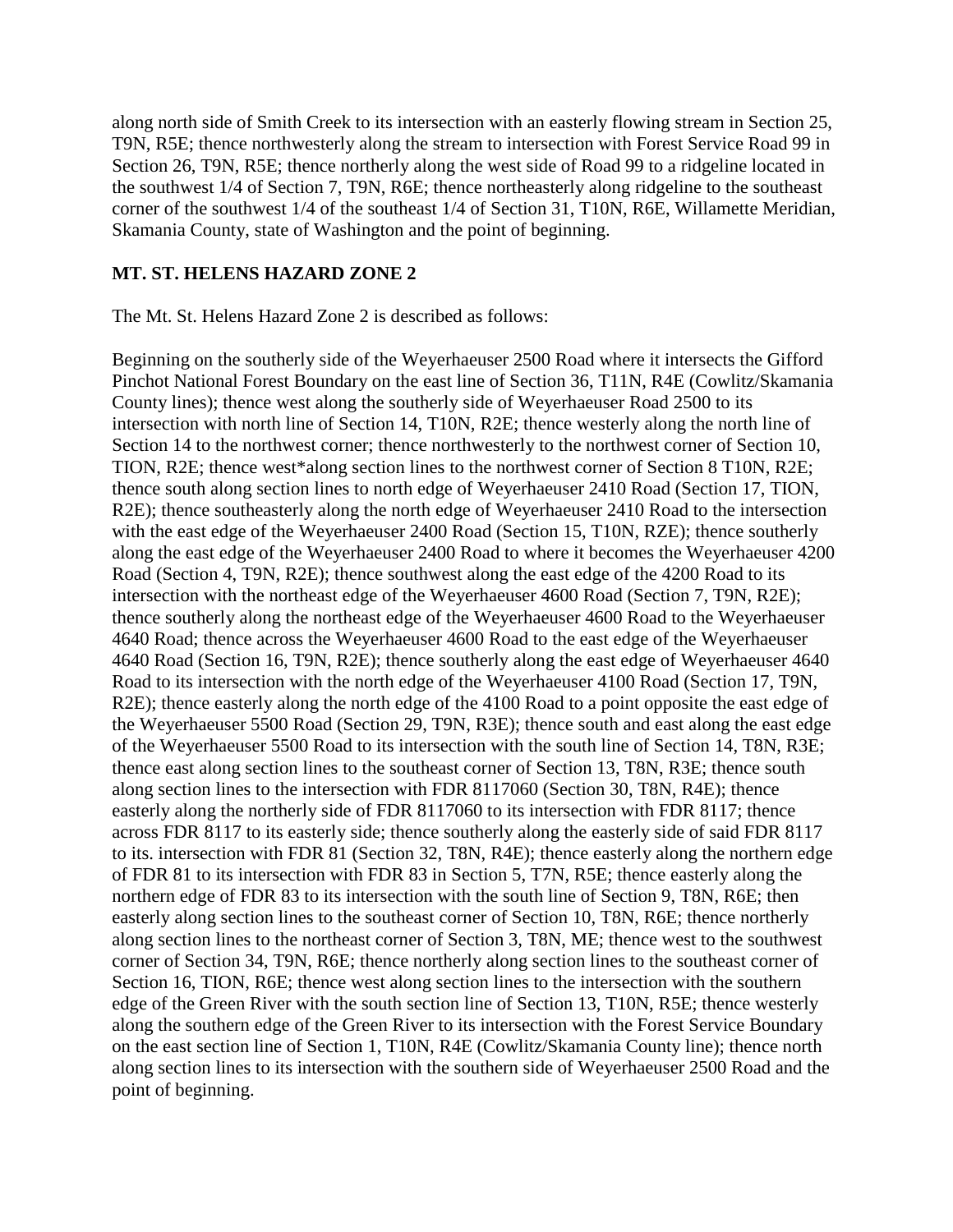#### **MT. ST. HELENS HAZARD ZONE 3**

The Mt. St. Helens Hazard Zone 3 is described as follows:

Beginning at the southwest corner of Section 31, Township 11 North, Range 2 East, just north of Kid Valley, Cowlitz County; thence east to the northwest corner of Section 5, T10N, R2E; thence south along section lines to the southwest corner of Section 8, T10N, R2E; thence west to the northwest corner of Section 18, T10N, R2E; thence south along the west boundary of R2E to T7N, R2E, Kalama River Road (Weyerhaeuser 6000 Line); thence easterly along said road to a point opposite the mouth of Arnold Creek; thence southeasterly along Arnold Creek to its intersection with the south line of Section 32, T7N, R2E; thence east along the south boundary of T7N to the south one-fourth corner of Section 33, T7N, R4E; thence north to the north onefourth corner of said Section 33; thence east to the southeast corner of Section 28, T7N, R4E; thence north to the east one-fourth corner of said Section 28; thence east to the east one-fourth corner of Section 27, T7N, R4E; thence north to the northeast corner of said Section 27; thence east along section lines to the Skamania/Cowlitz County line; thence south a2ong the Skamania Cowlitz County line to the high-water line of the north shore of the Lewis River; thence northwesterly along said high-water line to the high-water line of Yale Reservoir; thence westerly along said high-water line to Cougar Creek; thence south to the southerly high-water line of Yale Reservoir; thence northeasterly along said high-water line to the south high-water line of the Lewis River; thence easterly along the high-water line of the Lewis River to Swift Reservoir Dam; then easterly along the south high-water line of Swift Reservoir to the center of Section 35, T714, R6E; thence northeasterly through the southwest corner of Section 25, T7N, R6E to Forest Service Development Road (FDR) N90; thence northeasterly along the north edge of said FDR N90 to its intersection with Quartz Creek in Section 18, T8N, R8E; thence northerly upstream along Quartz Creek to its intersection with Straight Creek; thence northerly along Straight Creek to its intersection with U.S. Forest Service Boundary Trail No. One (1) located in the southwest quarter of Section 17, T9N, RSE; thence south-westerly, northerly and westerly along said U.S. Forest Service Boundary Trail No. One (1) to its intersection with the east line of Section 32, T10N, R7E; thence north along section lines to FDR 119, located in Section 17, THN, R7E; thence west along the south edge of said FDR 119 to its intersection with FDR 125, located in the west half (W-1/2) of Section 19, T11N, R7E; thence southerly along the south edge of said FDR 125 to its intersection with FDR 115, located in the west half (W-1/2) of Section 24, T11N, R7E; thence northwesterly along the south edge of said FDR 115 to its intersection with the north line of Section 23, T11N, ME; thence west along the section lines to the northwest corner of Section 19, T11N, R5E, (Wakeawasis Creek area); thence north to the northeast corner of Section 13, THN, R4E; thence west along section lines to the northwest corner of Section 18, THN, R3E; thence south to the northwest corner of Section 19, THN, R3E; thence west along section lines to the northwest corner of Section 19, T11N, R2E; thence south along section lines to the southwest corner of Section 31, T11N, R2E and the point of beginning.

V. Coordination with the U.S. Forest Service (National Volcanic Monument)

The state of Washington acknowledges the U.S. Forest Service authority under Federal statute to impose its own restrictions within the areas of the Mt. St. Helens National Volcanic Monument as established by PL 97-243. The U.S. Forest Service may impose closures of U.S. Forest